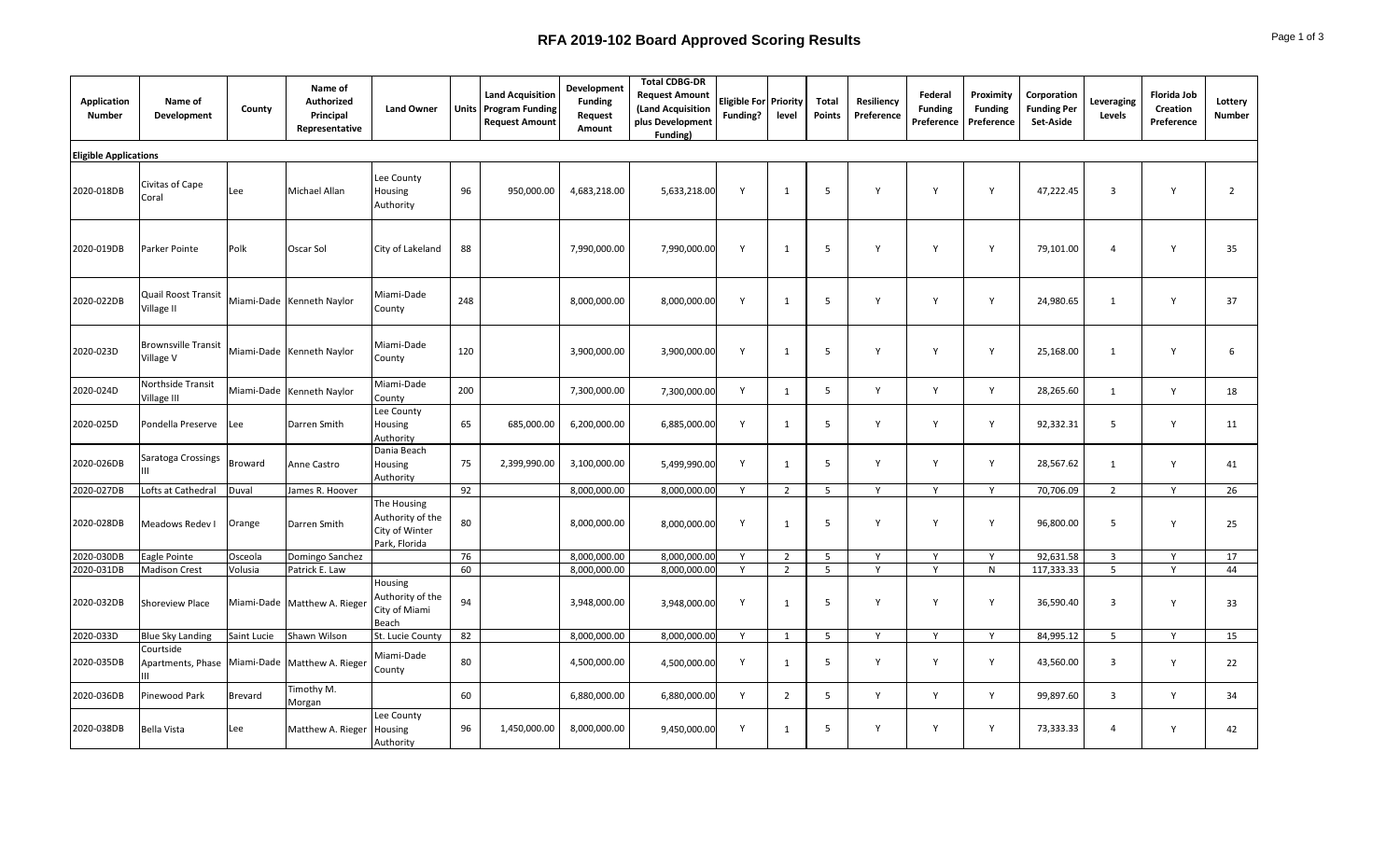| Application<br>Number | Name of<br>Development                              | County     | Name of<br>Authorized<br>Principal<br>Representative | <b>Land Owner</b>                                               |     | <b>Land Acquisition</b><br><b>Units Program Funding</b><br><b>Request Amount</b> | Development<br><b>Funding</b><br>Request<br>Amount | <b>Total CDBG-DR</b><br><b>Request Amount</b><br><b>Land Acquisition</b><br>plus Development<br>Funding) | <b>Eligible For Priority</b><br>Funding? | level          | Total<br>Points | Resiliency<br>Preference | Federal<br><b>Funding</b><br>Preference | Proximity<br><b>Funding</b><br>Preference | Corporation<br><b>Funding Per</b><br>Set-Aside | Leveraging<br>Levels | Florida Job<br>Creation<br>Preference | Lottery<br>Number |
|-----------------------|-----------------------------------------------------|------------|------------------------------------------------------|-----------------------------------------------------------------|-----|----------------------------------------------------------------------------------|----------------------------------------------------|----------------------------------------------------------------------------------------------------------|------------------------------------------|----------------|-----------------|--------------------------|-----------------------------------------|-------------------------------------------|------------------------------------------------|----------------------|---------------------------------------|-------------------|
| 2020-039D             | Solaris Apartments                                  | Broward    | Mara M. Mades                                        | Residential<br>Options of<br>Florida, Inc.                      | 78  | 4,500,000.00                                                                     | 3,420,000.00                                       | 7,920,000.00                                                                                             | Y                                        | $\mathbf{1}$   | 5               | Y                        | Y                                       | Y                                         | 28,861.29                                      | $\overline{2}$       | Y                                     | 40                |
| 2020-040DB            | Sierra Bay                                          |            | Miami-Dade Mara S. Mades                             | Residential<br>Options of<br>Florida, Inc.                      | 120 | 3,300,000.00                                                                     | 3,650,000.00                                       | 6,950,000.00                                                                                             | Y                                        | 1              | 5               | Y                        | Y                                       | Y                                         | 29,443.33                                      | $\overline{2}$       | Y                                     | 13                |
| 2020-041D             | Metro Grande III                                    |            | Miami-Dade Mara S. Mades                             | Miami-Dade<br>County                                            | 84  |                                                                                  | 3,175,000.00                                       | 3,175,000.00                                                                                             | Y                                        | $\mathbf{1}$   | 5               | Y                        | Y                                       | Y                                         | 29,270.48                                      | $\overline{2}$       | Υ                                     | 14                |
| 2020-042D             | Platform 3750 at<br>Frankie Shannon<br>Rolle Center |            | Miami-Dade Mara S. Mades                             | Miami-Dade<br>County                                            | 77  |                                                                                  | 4,000,000.00                                       | 4,000,000.00                                                                                             | Y                                        | $\mathbf{1}$   | 5               | Y                        | Y                                       | Y                                         | 40,228.57                                      | 3                    | Y                                     | 27                |
| 2020-043D             | Grove Manor Phase                                   | Polk       | Darren Smith                                         | Lake Wales<br>Housing<br>Authority                              | 80  |                                                                                  | 8,000,000.00                                       | 8,000,000.00                                                                                             | Y                                        | 1              | 5               | Y                        | Y                                       | Y                                         | 96,800.00                                      | 5                    | Y                                     | 12                |
| 2020-044D             | <b>Hillcrest Reserve</b>                            | Polk       | Darren Smith                                         | Winter Haven<br>Housing<br>Authority                            | 80  |                                                                                  | 8,000,000.00                                       | 8,000,000.00                                                                                             | Y                                        | $\mathbf{1}$   | 5               | Y                        | Y                                       | Y                                         | 96,800.00                                      | 5                    | Y                                     | 9                 |
| 2020-045DB            | Beacon Place                                        |            | Miami-Dade Matthew A. Rieger                         | The Housing<br>Authority of the<br>City of<br>Homestead         | 180 | 4,320,000.00                                                                     | 6,925,500.00                                       | 11,245,500.00                                                                                            | Y                                        | 1              | 5               | Y                        | Y                                       | Y                                         | 31,284.79                                      | $\overline{2}$       | Υ                                     | 19                |
| 2020-046DB            | Bembridge                                           | Collier    | <b>Christopher Shear</b>                             | <b>Collier County</b>                                           | 82  |                                                                                  | 7,800,000.00                                       | 7,800,000.00                                                                                             | Y                                        | $\mathbf{1}$   | 5               | Y                        | Y                                       | Y                                         | 83,707.32                                      | $\overline{4}$       | Υ                                     | 29                |
| 2020-047DB            | Ambar Walk                                          |            | Miami-Dade Elena M. Adames                           |                                                                 | 136 |                                                                                  | 8,000,000.00                                       | 8,000,000.00                                                                                             | $\mathsf{v}$                             | $\overline{2}$ | 5               | Y                        | Y                                       | Y                                         | 56,941.18                                      | $\mathbf{1}$         | Y                                     | 10                |
| 2020-048DB            | Twin Lakes Estates<br>Phase III                     | Polk       | Matthew A. Rieger                                    | Housing<br>Authority of the<br>City of Lakeland,<br>Florida     | 86  |                                                                                  | 8,000,000.00                                       | 8,000,000.00                                                                                             | Y                                        | $\mathbf{1}$   | 5               | Y                        | Y                                       | Y                                         | 81,041.86                                      | $\overline{4}$       | Y                                     | 36                |
| 2020-049DB*           | Ambar Trail                                         |            | Miami-Dade Elena M. Adames                           |                                                                 | 210 |                                                                                  | 8,000,000.00                                       | 8,000,000.00                                                                                             | Y                                        | $\overline{2}$ | 5               | Y                        | Y                                       | Y                                         | 33,188.57                                      | 1                    | Y                                     | 30                |
| 2020-050DB            | Ashley Park                                         | Duval      | Timothy M.<br>Morgan                                 |                                                                 | 72  |                                                                                  | 7,800,000.00                                       | 7,800,000.00                                                                                             | Y                                        | $\overline{2}$ | 5               | Y                        | Y                                       | Y                                         | 104,866.67                                     | $\overline{4}$       | Y                                     | 16                |
| 2020-053D             | East Pointe Place<br>Phase II                       | Lee        | Alberto Milo, Jr.                                    | The Housing<br>Authority of the<br>City of Fort<br><b>Myers</b> | 90  |                                                                                  | 4,680,000.00                                       | 4,680,000.00                                                                                             | Y                                        | 1              | 5               | Y                        | Y                                       | Y                                         | 50,336.00                                      | 3                    | Y                                     | 38                |
| 2020-054DB            | WRDG T4                                             |            | Hillsborough Leroy Moore                             | The Housing<br>Authority of the<br>City of Tampa,<br>Florida    | 112 |                                                                                  | 8,000,000.00                                       | 8,000,000.00                                                                                             | Y                                        | 1              | 5               | Y                        | Y                                       | Y                                         | 55,314.29                                      | $\overline{4}$       | Y                                     | 5                 |
| 2020-055DB            | Parramore Oaks<br>Phase Two                         | Orange     | Paula McDonald<br>Rhodes                             | <b>Bright</b><br>Community<br>Trust, Inc.                       | 91  | 154,611.18                                                                       | 5,545,388.82                                       | 5,700,000.00                                                                                             | Y                                        | $\mathbf{1}$   | 5               | Y                        | Y                                       | Y                                         | 53,089.48                                      | 3                    | Y                                     | 43                |
| 2020-056D             | Brisas del Este<br>Apartments                       | Miami-Dade | Albert Milo, Jr.                                     | Miami-Dade<br>County                                            | 150 |                                                                                  | 5,000,000.00                                       | 5,000,000.00                                                                                             | Y                                        | $\mathbf{1}$   | 5               | Y                        | Y                                       | Y                                         | 25,813.33                                      | $\mathbf{1}$         | Y                                     | 8                 |
| 2020-057DB*           | Modello II                                          |            | Miami-Dade Gary J. Gorman                            | Miami-Dade<br>County                                            | 108 |                                                                                  | 4,000,000.00                                       | 4,000,000.00                                                                                             | Y                                        | 1              | 5               | Y                        | Y                                       | Y                                         | 32,266.67                                      | $\overline{2}$       | Y                                     | 21                |
| 2020-058D             | Paseo del Rio                                       |            | Miami-Dade Alberto Milo, Jr.                         | Miami-Dade<br>County                                            | 180 |                                                                                  | 6,000,000.00                                       | 6,000,000.00                                                                                             | Y                                        | 1              | 5               | Y                        | Y                                       | Y                                         | 25,813.33                                      | $\mathbf{1}$         | Y                                     | 31                |